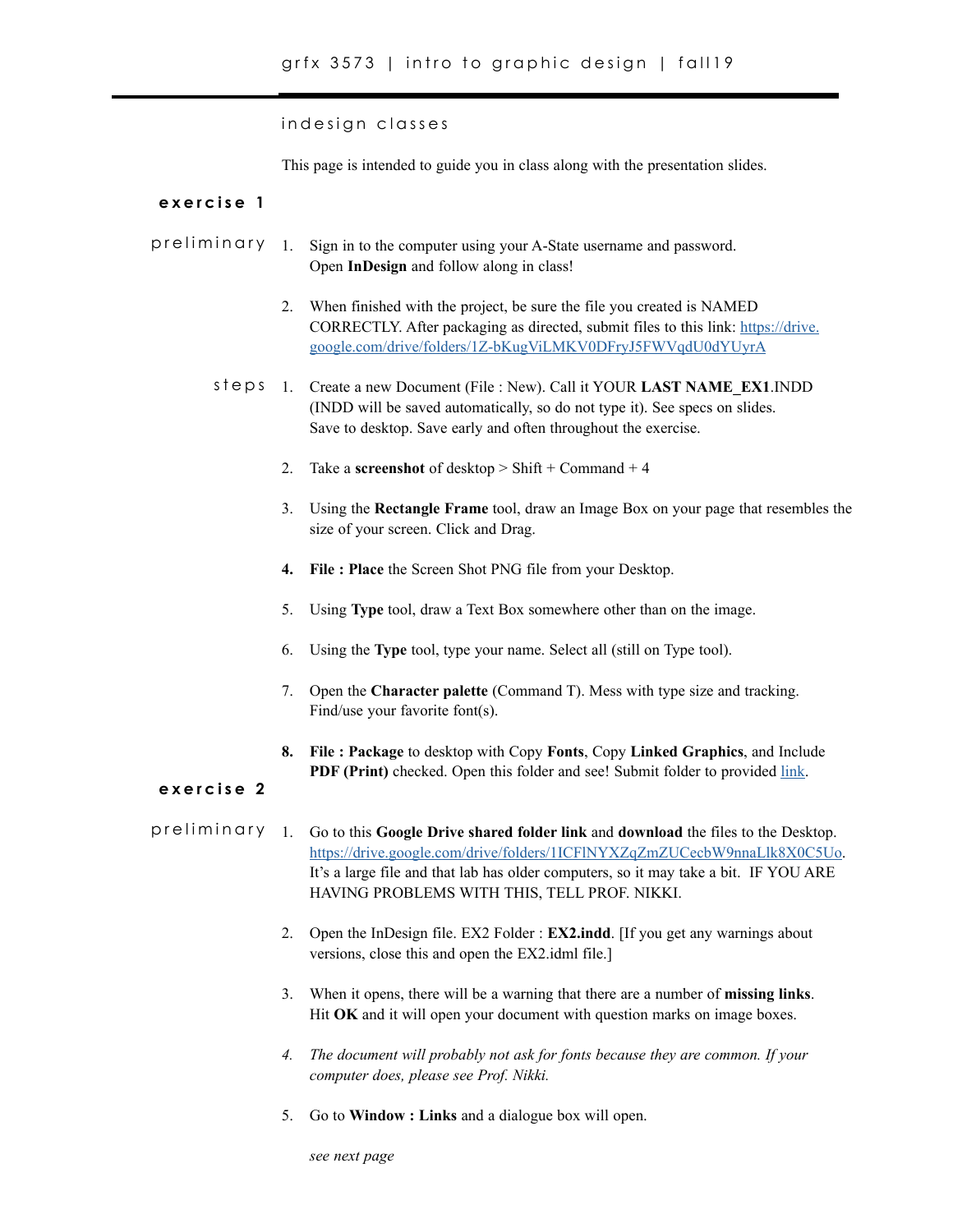preliminary (cont.) **6. Select the first file** (probably "spa\_mark\_green.ai).

- 7. In the **top right corner** of this dialogue box is a **pull-down menu**. The first option states "**Relink all instances of …….**.". Select this.
- 8. Another dialogue box will open, asking where this file is. Find the folder on your desktop. Within EX2 Folder is a folder called **Links**. Open this. Within this is the file you need! Select this and click Open.
- 9. As InDesign is relinking this, it will come up with another box that states, "**Searched this relink directory, and found and relinked 6 missing links**." Click **OK**.
- 10. DONE! The file has all of its links. Carry on with Exercise 2.

When finished with the project, be sure the file you created is NAMED CORRECTLY. After packaging as directed, submit files to this link: https://drive.google.com/drive/folders/1Z-bKugViLMKV0DFryJ5FWVqdU0dYUyrA

- steps 1. Open EX2. INDD file. Ignore the Links warning, as you will be replacing them. File : Save As **YOUR LAST NAME\_EX2**.INDD.
	- 2. Click around. (Edit : Undo/Redo, Cut, Copy, Paste). The next steps will allow you to change the photos in the file for a new design.
	- *3. Find the file REVISED\_LIKE\_THIS.PDF and open to reference.*

## **FOR EACH IMAGE:**

- **4. Select** the image box.
- **5. File : Place**. Find the image required.
- 6. With image box **selected**,
	- > **Object : Fitting : Fit Content Proportionally**.
	- > Using Direct Select and Shift (to scale proportionally), resize image appropriately and move around.
- 7. Change vector file (.AI) of **logo** on cover and reposition.
- 8. Change the **color of "THESPA" to white** by selecting it with the Type tool. Window : Colors : Swatches, pick white.
- **9. File : Package** with Copy **Fonts**, Copy **Linked Graphics**, and Include **PDF (Print)**  checked. Submit folder to provided [link.](https://drive.google.com/drive/folders/1Z-bKugViLMKV0DFryJ5FWVqdU0dYUyrA)

## **exercise 3**

preliminary There are no images in the file which we will work at first, but it does use an uncommon font. Therefore, go ahead and load that before InDesign bothers you about it. :) Do as follows:

1. Open the **EX3 Folder**. Open the **Document fonts** folder.

*see next page*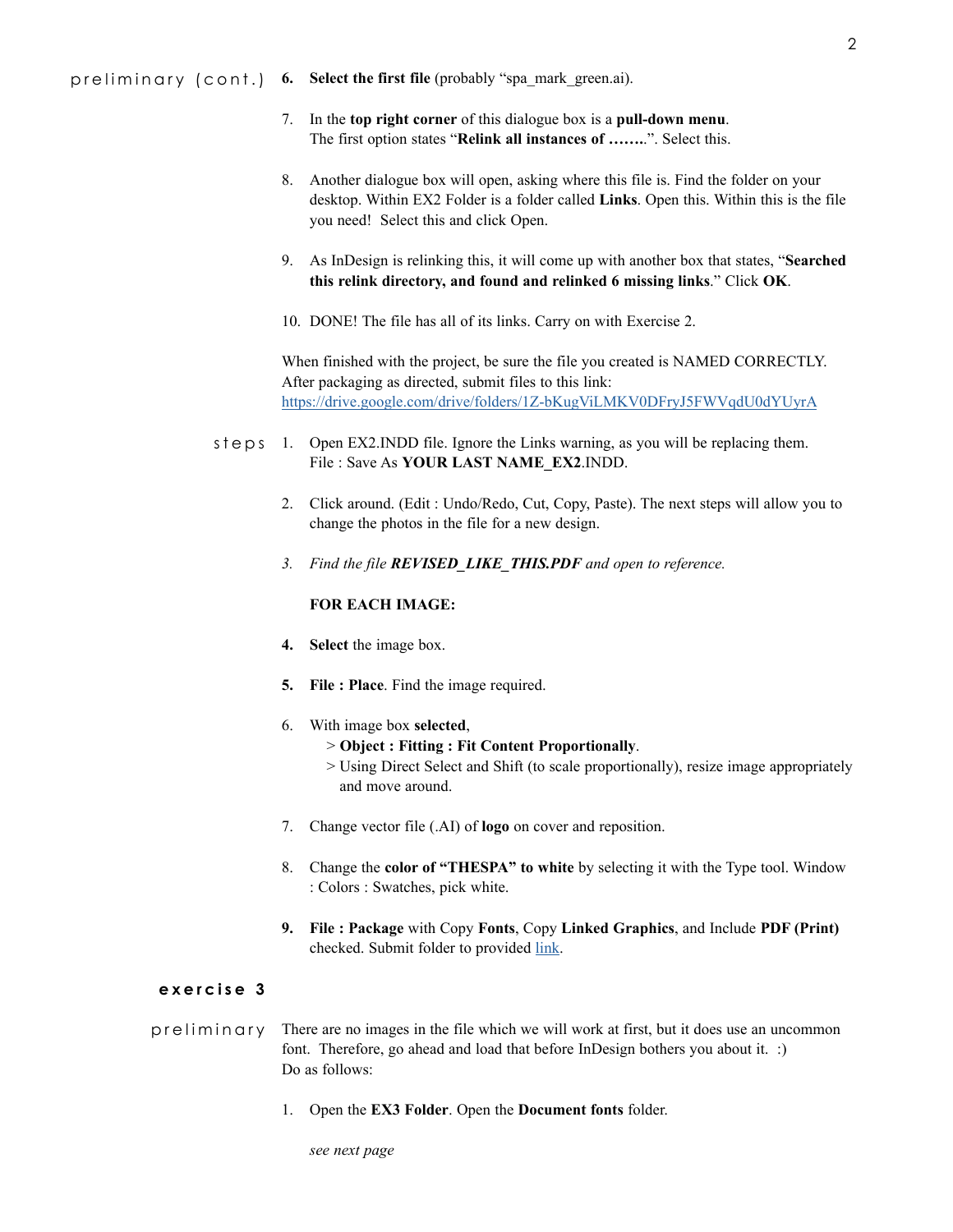- 3. With both of these things open, drag the **Helvetica Neue** file to the **User** icon in the top right of your Font Book screen. It might give you a few warnings, but click ok.
- 4. When finished with the project, be sure the file you created is NAMED CORRECTLY. After packaging as directed, submit files to this link: When finished with the project, be sure the file you created is NAMED CORRECTLY. After packaging as directed, submit files to this link: [https://drive.google.com/drive/](https://drive.google.com/drive/folders/1Z-bKugViLMKV0DFryJ5FWVqdU0dYUyrA) [folders/1Z-bKugViLMKV0DFryJ5FWVqdU0dYUyrA](https://drive.google.com/drive/folders/1Z-bKugViLMKV0DFryJ5FWVqdU0dYUyrA)
- steps
- 1. File : Open EX3.INDD. It should look blank. File : Save As **YOUR LAST NAME\_EX3**. INDD. Save early and often.
- **2. Window : Pages**. Double click **EX3\_Master** (not Page).
- **3. Select** the Grouped boxes (everything else is locked.) These are 1.75 inch tall boxes.
- **4. Object : Transform : Move**. Move them **0 in. horizontally** and **1.75 in. vertically**. Check **Preview** to see. Then click **Copy**.
- 5. The new row should be selected after it copies. (If it isn't, select it.) **Object : Transform : Move**. Measurement should be set. **Copy**. Repeat until you have **5 rows total**.
- **6. Select** each row (Grouped). **Object : Ungroup**.
- **7. Object : Unlock All On Spread**.
- 8. On **Pages** menu, be sure you are still on **EX3\_Master**. Select this. Then **Apply Master to Pages**. Apply Master EX3\_Master to Pages 1-12.
- **9. Select all Pages**. On Pages menu: **Override All Master Page Items**.

*(OPTIONAL END HERE > File : Package with Copy Fonts, Copy Linked Graphics, and Include PDF (Print) checked. Submit folder to provided*  $\frac{link}{ }$ *)* 

- back cover steps 1. Pull down a **blank Master** after your last page.
	- 2. Using **Type** tool, click and drag to draw a Text Box similar to that shown.
	- 3. Using **Type** tool, type in the following: **This calendar was created by [Your Full Name] on November 21, 2019 for GRFX-2703 Introduction to Graphic Design. The purpose of this multi-page production was to teach the basics of Adobe InDesign and many of its automated tasks.**
	- **4. Select** all of the text using the **Type** Tool. Then change the font. **Window : Type & Tables : Character**. Do as shown (see slides).
	- **5. Window : Type & Tables : Paragraph**. Remove checkmark on Hyphenate.